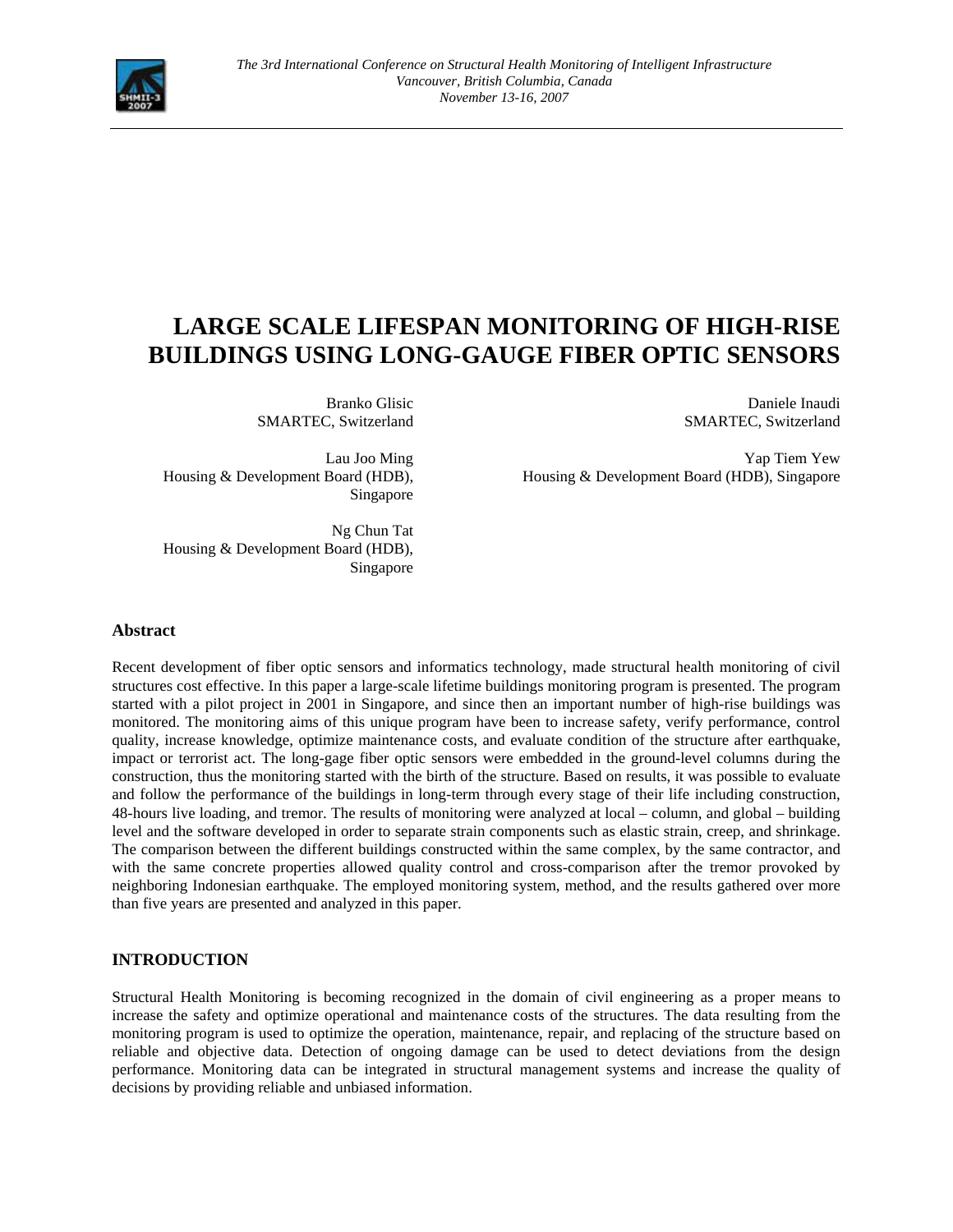In case of residential, high-rise buildings, the malfunctioning can have serious consequences. The most severe is an accident involving human victims. Even when there is no loss of life, populations suffer if infrastructure is partially or completely out of service. The economic impact of structural deficiency is twofold: direct and indirect. The direct impact is reflected by costs of reconstruction, while the indirect impact involves losses in the other branches of the economy.

Learning how a residential high-rise building performs in real conditions will help to design better structures for the future. This can lead to cheaper, safer and more durable structures with increased reliability and performance. Structural monitoring represents a good way to enlarge knowledge of structural performance.

Singapore is a cosmopolitan city-state often described as a gateway to Asia with a city landscape of tall buildings. The Housing and Development Board (HDB), as Singapore's public housing authority, has an impressive record of providing a high standard of public housing for Singaporeans through a comprehensive building program. As part of quality assurance of new HDB tall buildings, it was decided to perform long-term structural monitoring of a new building of a project at Punggol East Contract 26. This monitoring project is considered as a pilot project with two aims: to develop a monitoring strategy for column-supported structures such as buildings, and to collect data related to the behavior of this particular building providing rich information concerning their behavior and health conditions. The monitoring is to be performed during the whole lifespan of the building, from construction to the in use. Thus, for the first time the optical fiber sensors are used in a large-scale for life cycle monitoring of high-rise buildings.

The Punggol EC26 project consists of six blocks founded on piles, and each block is a nine-teen-storey tall building, consisting of 6 Units and supported on more than 50 columns at ground level. The block called 166A has been selected for monitoring. A view of the building under construction is presented in Figure 1.



Figure 1. View of Block 166A of Punggol EC26 project during construction

## **MONITORING SPECIFICATIONS**

Several monitoring criteria have influenced the development of the monitoring strategy.

It was required to monitor critical members, which malfunctioning or failure will generate partial, or even complete, malfunctioning or failure of the structure. Monitoring has to be performed at local and at global structural levels. Knowledge concerning the behavior of one or few structural elements (columns) is not sufficient to make conclusions concerning the global structural behavior; therefore a representative number of elements has to be monitored.

The monitoring is to be performed over the whole-lifespan of the structure, including the construction phase. The monitoring system selected for this type of monitoring must have appropriate performances, notably high accuracy, and long-term stability.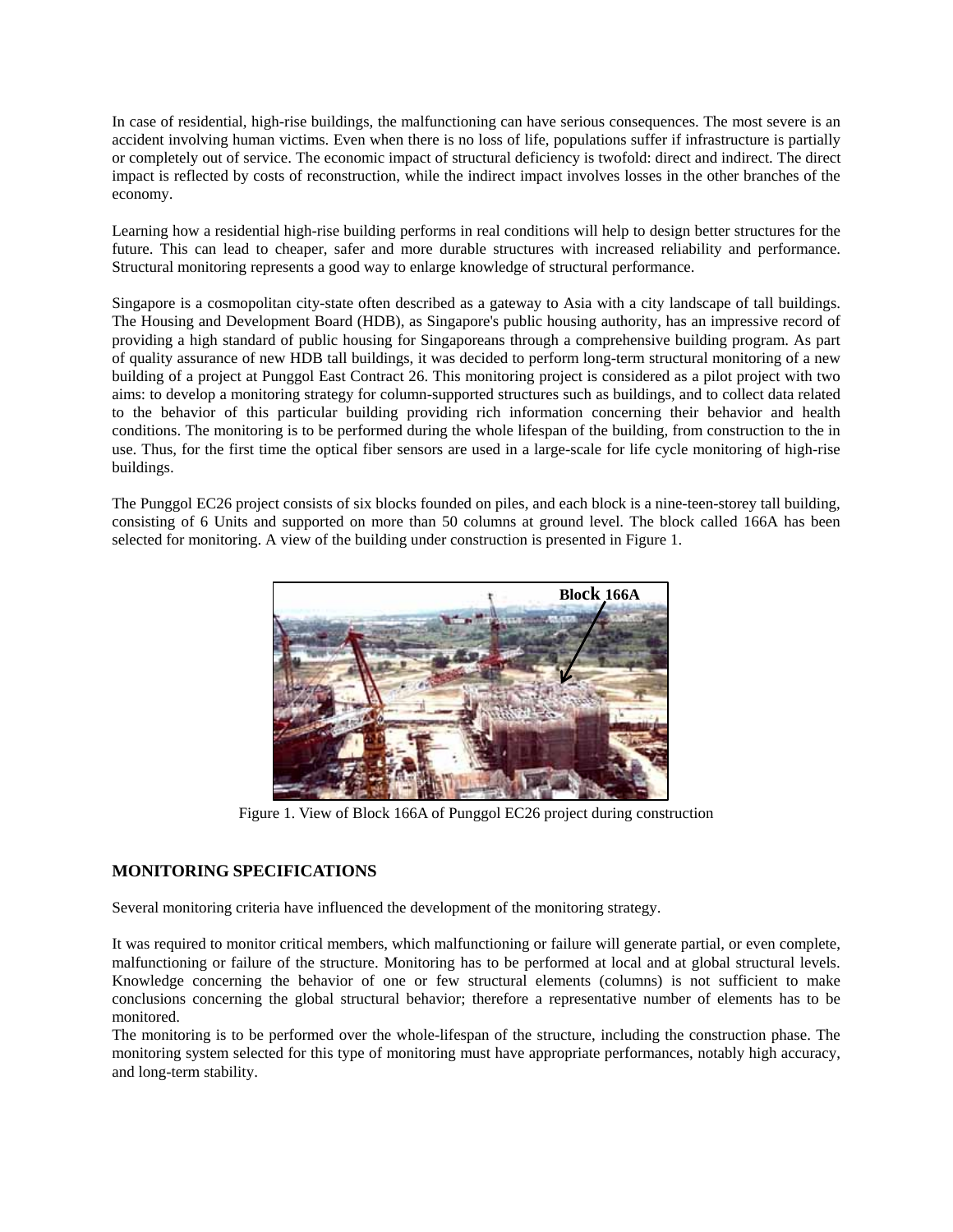The selected monitoring system has to be designed for structural monitoring; it has not to be influenced by local material defects in concrete, such as cracks or air pockets, consequently the sensors must have long gage length. The budget accorded to monitoring activities has been limited. Being a pilot project which contains some uncertainties and which is subjected to development and changes, it was decided to limit the number of sensors installed in the building and to concentrate on the results obtained from this limited number of sensors in order to evaluate the method and improve its performance.

For aesthetical reasons it was not permitted for sensors and sensor cables to be visible or to egress directly from the columns.

The presented criteria have called for a particular monitoring strategy including the selection of the monitoring system, the definition of the sensor type and position, the development of the installation procedures, the establishment of measurement schedule, and the development of algorithms for data analysis [1]. Consequently, the monitoring system SOFO [2], based on low interference in optical fibers, is evaluated as the most suitable for this application.

# **SELECTION OF SENSOR TOPOLOGY AND NETWORK**

A good compromise with respect to design criteria has been to equip 10 ground columns (between  $1<sup>st</sup>$  and  $2<sup>nd</sup>$  floor) with the sensors. The ground columns have been selected being the most critical elements in the building, while the number of sensors was adapted to the available budget.

The dominant load in each column is compressive normal force; therefore it is supposed that influence of bending to deformation can be neglected. Consequently single sensor per column, installed parallel to column axis, and not necessary in the center of gravity of the cross-section is estimated as sufficient for monitoring at local column level. The length of the sensors is determined with respect to the available height of the column (3.5 m) and on-site conditions; hence two-meter long sensors have been used. The position of the sensor in column is schematically presented in Figure 2.

Monitoring of building at the global level is based on correlation of the measurements performed on each column. The main expected issues are unequal settlement of foundations that may produce redistribution of strains and stresses in columns and in some cases rotations of the 2<sup>nd</sup> floor. Settlement in the foundation of a column can be detected analyzing the strain evolution at the column level and in comparison with other columns belonging to the same Unit. For example if the foundation of a column is subjected to settlement, the strain in this column will decrease in absolute value since it becomes less loaded, and the strain in the neighboring columns will increase in absolute value because they take over part of the load released by the settlement of the observed column, and correlation between these redistributed strains will be changed. The position of columns equipped with sensors is presented in Figure 3.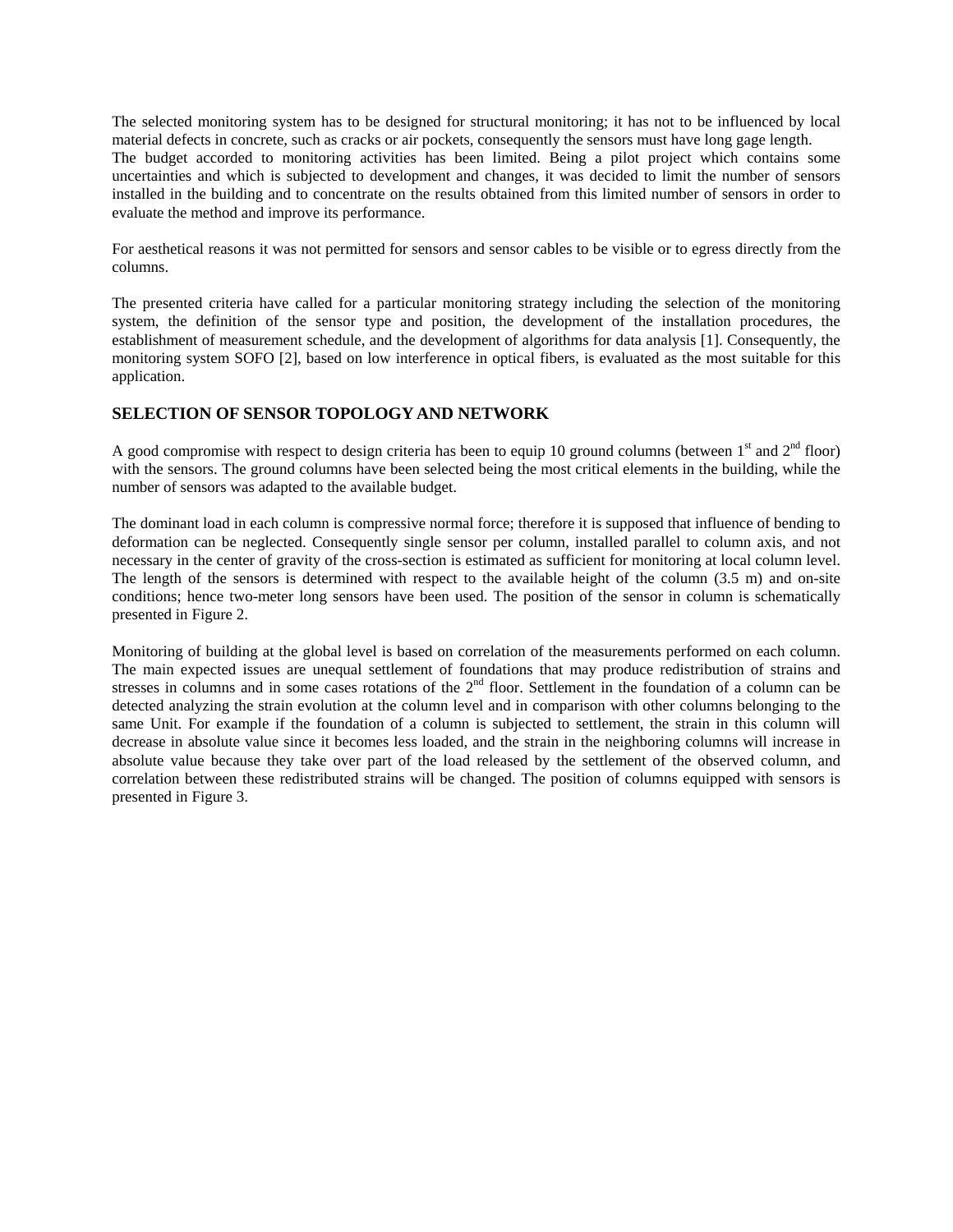

## **RESULTS AND ANALYSIS**

At the time of writing, measurements performed over more than five years were collected. To decrease the costs of monitoring, only periodical readings have been performed, one campaign over all the sensors after a new storey was completed, and later periodically every few months. This periodical manner of collecting data is justified by the fact that no issue was detected during the construction phase or later. The very early age measurements are estimated as not important in this project and therefore, were not performed.

In order to (1) learn the building behavior caused by daily temperature changes and inhabitant fluctuations and (2) record the health state of the building as a reference for comparison with the future monitoring results, it was decided to perform 48-hours quasi-continuous campaigns of measurements (one measurement every hour over 48 hours) once a year since July 2004. These measurements were very helpful in evaluating the health condition after the unusual events such as tremor (see further text).

Full data analysis of the recorded results largely exceeds the topic of this paper and can be found in references [1,3,4]. Therefore only themes important to present the most important achievements and highlight the performances of employed monitoring strategy are presented in this section. The diagram presented in Figure 4 shows the time-dependent evolution of the average strain in columns monitored during more than five years.



Figure 4. Evolution of total average strain in columns monitored over five years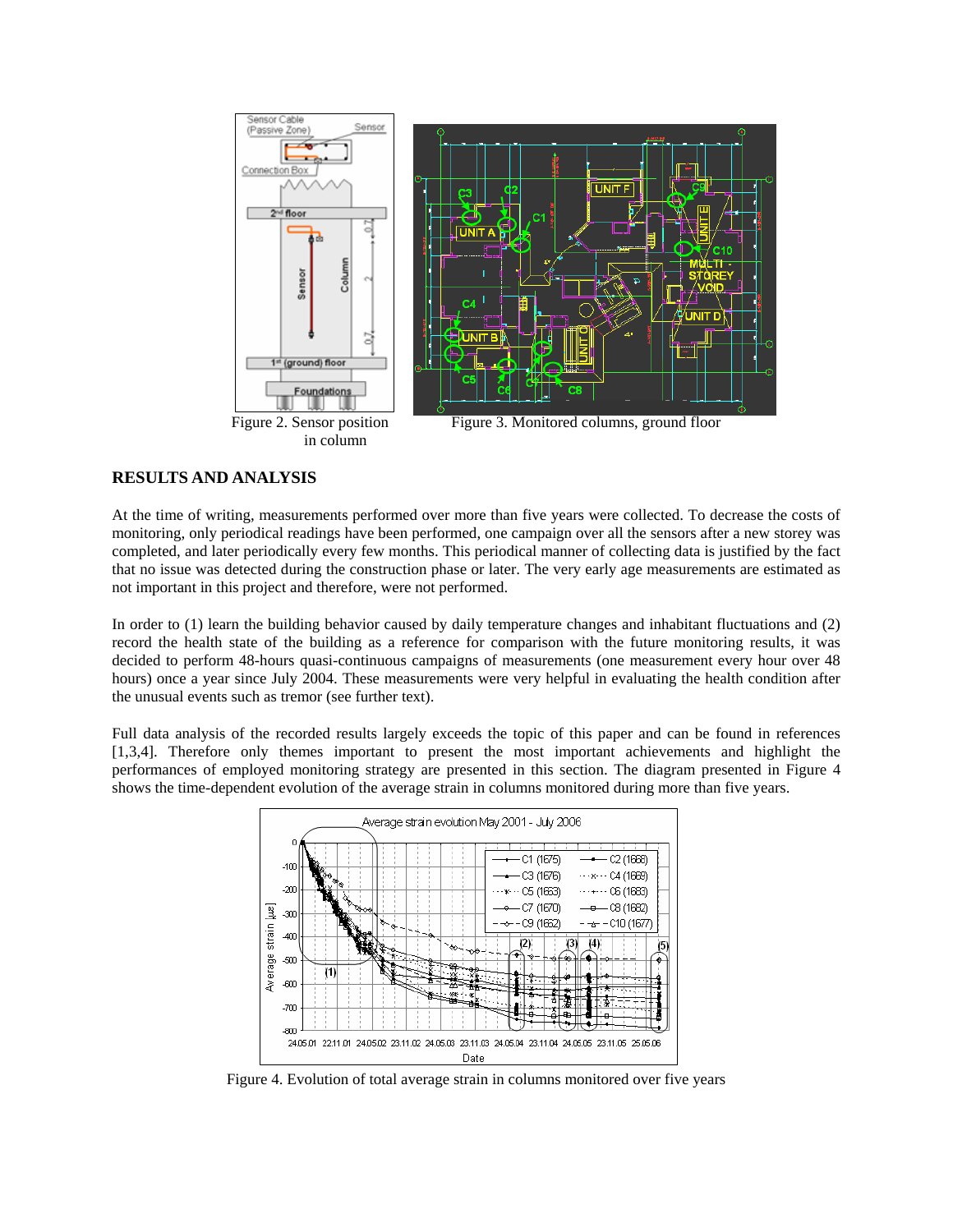The following five particularly important periods are highlighted in Figure 4: (1) construction of the 19 storeys, (2) the first 48-hours continuous monitoring session performed in July 2004, (3) before and after tremor monitoring, (4) the second 48-hours continuous monitoring session performed in July 2005 and (5) the third 48-hours continuous monitoring session performed in July 2006.

In order to illustrate the interpretation of the measurement at local column level, the column C1 is presented in more details. The concrete was considered as linear visco-elasto-plastic material. Based on concrete design, the Young modulus was considered to be 28 GPa. The parameters of creep and shrinkage were calculated using models [5], and load time history was determined using the designed values of load for each storey with "as built" schedule. A particular problem in the analysis is the estimation of the errors that have taken into account the different influences such as temperature variations, vertical load, bending, creep, and shrinkage [3].

In order to perform data analysis automatically and in quasi-real-time, the software that takes into account the evolution of all the strain components (elastic, thermal, creep and shrinkage) is created. The monitored total strain, compared with design strain computed using the software is presented in Figure 5. The typical and maximal error limits are also presented in the figure.



Figure 5. Comparison between the design model and results for column C1

During the construction phase (the first 12 months) the monitored strain is in agreement with the design (encircled area in Figure 5). However, during the moths that follow, the drift from the design is noticed, and this drift exceeded the typical error four months later and maximal error one year and a half later. Certain doubts concerning the determination of the error are present, but the fact that the drift shows clear tendency indicates an unusual structural behavior.

Analysis at global level is based on comparison between the strains measured in the columns belonging to the same Unit and globally, between all the instrumented columns. Example of analysis is performed on Unit A, containing the columns C1, C2 and C3 equipped with sensors (see Figure 3). The monitored strain evolutions for these columns are presented in Figure 4.

If no degradation in performance occurs, the correlation between the columns is expected to be linear, since the horizontal elements, beams and slabs, impose linear redistribution of total strain. If malfunction occurs in one column, the correlation between this column and other columns will not be linear any more. The correlation between the column C2 and other two columns is presented in Figure 6.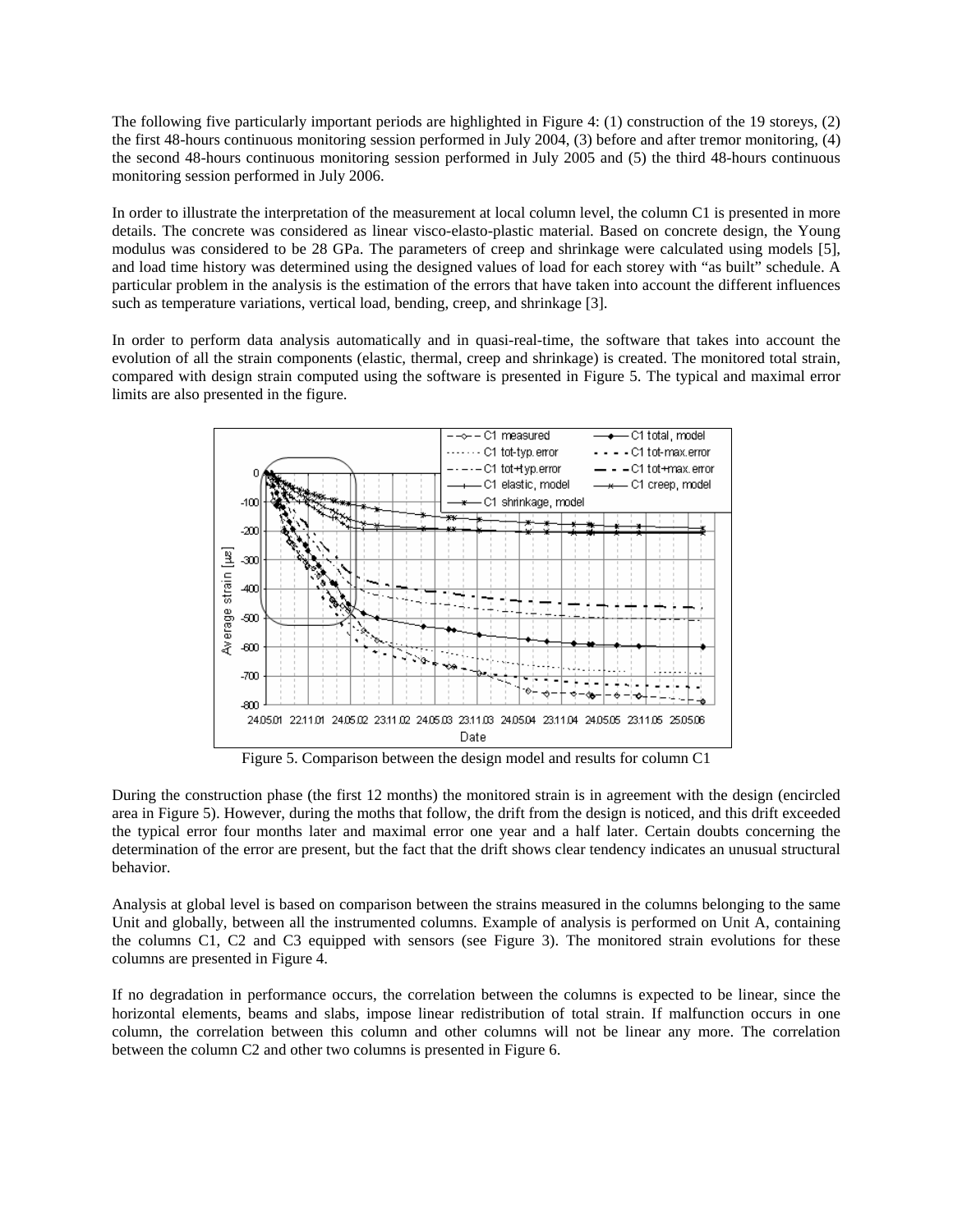

Figure 6. Correlation between column C2 and other columns; highlighted period: (1) construction of 19 storeys; (2) lost of linearity

Loss of linearity is clearly observed in the encircled area (2). The loss of linearity appears at the same time as a discrepancy between the design and measurements presented for column C1 in above text and Figure 5. For both cases, the unusual behavior can be explained by:

- 1) Overloading of the column (e.g. by an unknown live load)
- 2) Creep and shrinkage evolution
- 3) Stiffness of the  $2<sup>nd</sup>$  storey 3D structural frame and interaction with the other columns that have not been equipped with sensors
- 4) Unequal settlements of the foundations in columns and neighboring cores
- 5) Inclination (rotation) of the  $2<sup>nd</sup>$  storey

Since the shrinkage is similar for all columns, and the creep is proportional to elastic strain, the simple redistribution of stresses and strains will reflect small changes in linearity. Since all the Units in the building are interconnected with structural elements it is not likely to expect an independent rotation of the  $2<sup>nd</sup>$  storey slab, unless it is damaged. Visual inspection did not confirm the damage, therefore the most probable reason for discrepancy in columns behavior is unequal settlement of the foundations. Actually, no increase and even decrease in absolute strain of column C3 (see Figure 4) confirms the hypothesis of differential settlements: the column C3 settles and unloads, while the column C1 takes the load and deforms more.

The strain in the column is far below serviceability and ultimate strain limits and the drift has a tendency to stabilize. Simplified analysis demonstrated that the order of magnitude of differential settlement is 1 mm approximately, which demonstrates the sensitivity of the monitoring system and efficiency of employed monitoring strategy. Thus, detected anomaly does not present any risk for the residents. However, the strain evolution is to be monitored in the future in order to provide data necessary to trigger an early rehabilitation process.

In March 2005 the earthquake in neighboring Indonesia created a tremor in Singapore. In order to evaluate potential degradation in structural performance a single session over all the sensors was performed just after the tremor. Results of this session are presented in Figure 4.

The change in strain before and after the tremor varied in different columns from  $-7$   $\mu\epsilon$  to  $+5$   $\mu\epsilon$ . This variation is considered as regular, and generated by temperature and live load variation rather than tremor, since it was in range of 48-hours variation registered in 2004. Moreover, the range of 48-hours variation of strain registered in 2005, which is similar to that registered in 2004, confirmed that no degradation of performance occurred due to tremor.